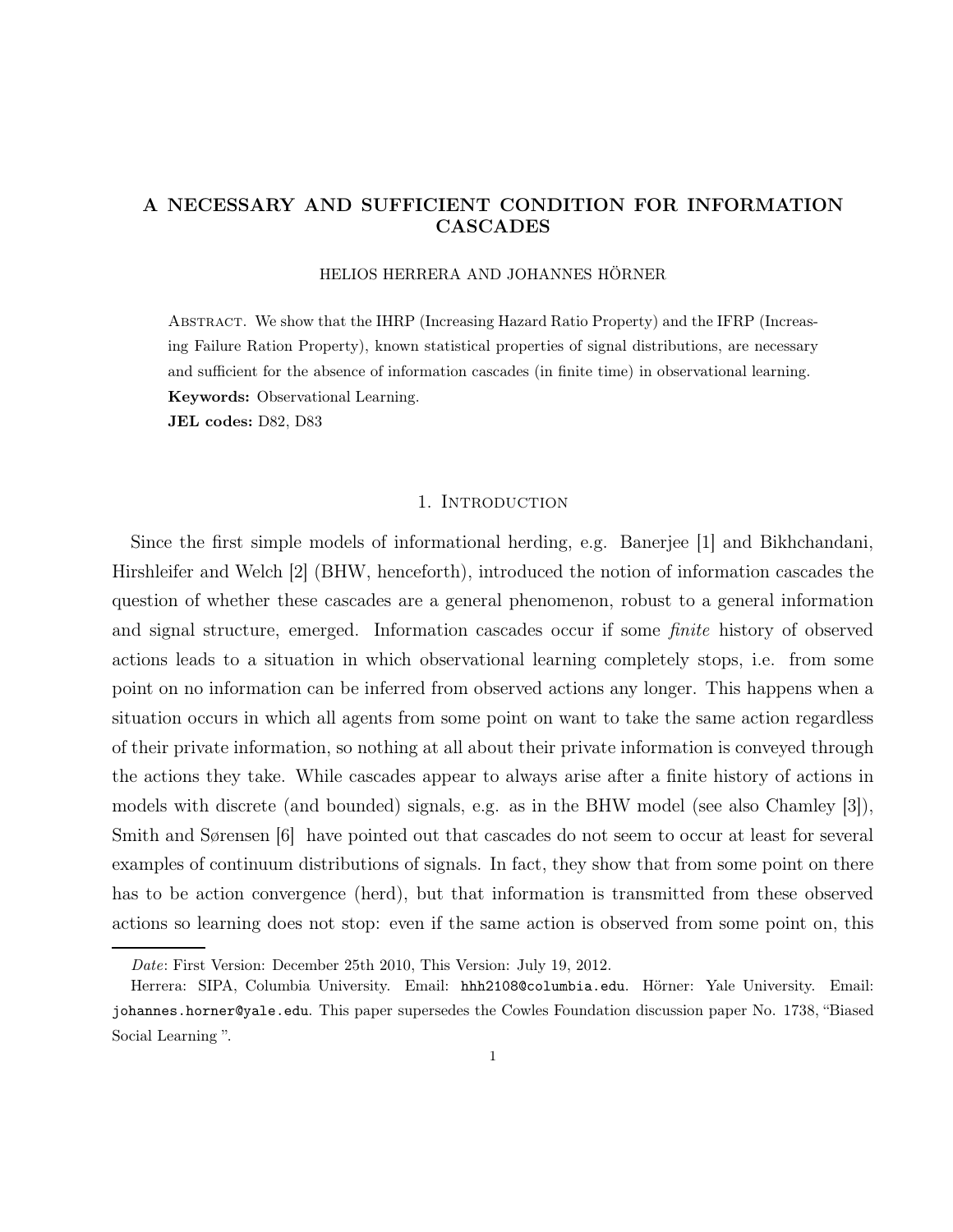action is never a foregone conclusion. In sum, the question of how pervasive or robust cascades are remains yet unanswered.<sup>1</sup>

We characterize when and why cascades may happen in a standard herding model. We show that the presence or absence of cascades is not linked to the continuity or discreteness of the signal structure: cascades can indeed occur after a finite history of actions for continuum signal distributions too. The presence or absence of cascades is linked to properties of the signal distribution already used in the statistical literature, but new to the literature on social learning. These properties, the Increasing Hazard Ratio Property (IHRP henceforth, related to upper cascades) and the Increasing Failure Ratio Property (IFRP, related to lower cascades), are necessary and sufficient for the absence of information cascades. Namely, provided the decision of the first individual depends on his signal, the decision of all later individuals will do as well or, to use the language we adopt in this paper, these properties ensure that the posterior public belief necessarily stays in the learning region provided that the prior belief is in it to begin with. We also show that discrete bounded distributions always violate the IHRP and IFRP properties and hence cascades must indeed happen with the discrete information structure.

We first introduce a basic observational learning setup and the notion of no-cascade region. Then, before giving the general result and its intuition, we show simple illustrative examples of signal distributions for which cascades can or cannot occur.

# 2. Observational Learning

2.1. Basic Setup. Consider a basic herding model with the exact timing and observation structure as the BHW model. Agents arrive sequentially and observe the exact sequence of actions taken by all their predecessors in addition to their private signal. There are two relevant states of the world  $\theta \in \{0, 1\}$ . Each agent faces a binary choice  $a \in \{0, 1\}$  and, without loss of generality, wants to take the action a that is more likely to match the state  $\theta$ , given all the information available.<sup>2</sup> The payoff of an agent is given by

<sup>&</sup>lt;sup>1</sup>It should be emphasized that the absence of cascade does not imply that social learning occurs. Whether convergence takes place to limit with information cascade, or whether it convergences asymptotically without cascade, social learning fails in both cases.

<sup>2</sup>Adjusting for the case in which the benefits from actions are unequal is straightforward.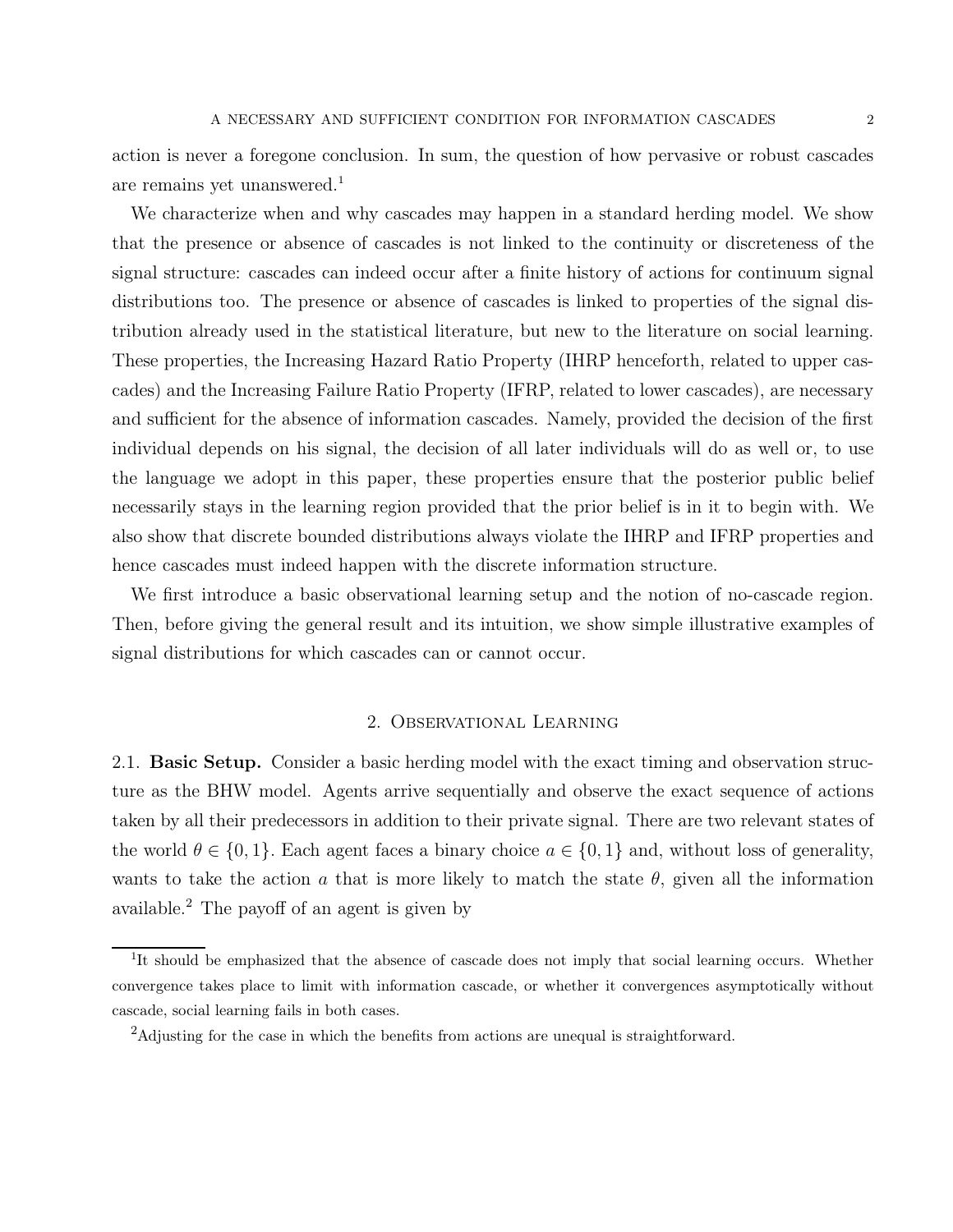$$
u(a = i) := \begin{cases} 1 & \text{if } \theta = i, \\ 0 & \text{otherwise.} \end{cases}
$$

Action 1 will be also interpreted as an "investment," and the agent taking it as an "investor." Agents have private information about the state in the form of a signal  $x$  extracted out of a compact set  $X \subseteq \mathcal{R}$ .

To fix ideas, assume without loss of generality that X is either [0, 1],  $\mathcal{R}_+$  or  $\mathcal{R}$ , and let  $\underline{x} := \inf \{x : x \in X\}, \overline{x} := \sup \{x : x \in X\}.$  Conditional on state  $\theta$ , the distribution (c.d.f) is denoted  $F_{\theta}$ , and assumed twice differentiable on the interior of X, with density  $f_{\theta}$  that is bounded away from zero. (See below for the case of discrete signals, which requires minor adjustments.)

Private signals provide valuable information about the state to the agents. The distributions are assumed throughout to satisfy the strict monotone likelihood ratio property (MLRP, henceforth). That is, defining the likelihood ratio of the signal

$$
l\left(x\right) := \frac{f_1\left(x\right)}{f_0\left(x\right)},
$$

we assume that  $l(x)$  is strictly increasing on all the domain X. We let  $l(\underline{x}) := \lim_{x \to \underline{x}} l(x) \in \overline{\mathcal{R}}$ ,  $l(\bar{x}) := \lim_{x\to\bar{x}} l(x) \in \mathcal{R}$ . This guarantees that higher values of the signal lead to higher posterior probabilities that the state is good, for all priors. See Milgrom [5]. Indeed, if  $p$  is the public (prior) belief and  $L = \frac{p}{1-p}$  $\frac{p}{1-p}$  is its likelihood ratio, then by Bayes' rule the posterior belief  $p(x) = \Pr(\theta|x)$ for an agent with signal  $x$  solves

$$
\frac{p(x)}{1-p(x)} = l(x) L.
$$

Hence, the posterior  $p(x)$  is strictly increasing in x. Since agents want to take the action that is more likely to match the state, then agents will take action 0 if  $l(x) L < 1$  and action 1 if  $l(x) L > 1$ . For definiteness, we assume that agents choose randomly if  $l(x) L = 1$ , though this is an innocuous convention when the distribution of signals is atomless.

2.2. Cascade Region and Signal Boundedness. For any signal likelihood ratio  $l(x)$ , we define the boundaries of the cascade region as

$$
\underline{L} := \frac{1}{l(\bar{x})}, \quad \overline{L} := \frac{1}{l(\underline{x})},
$$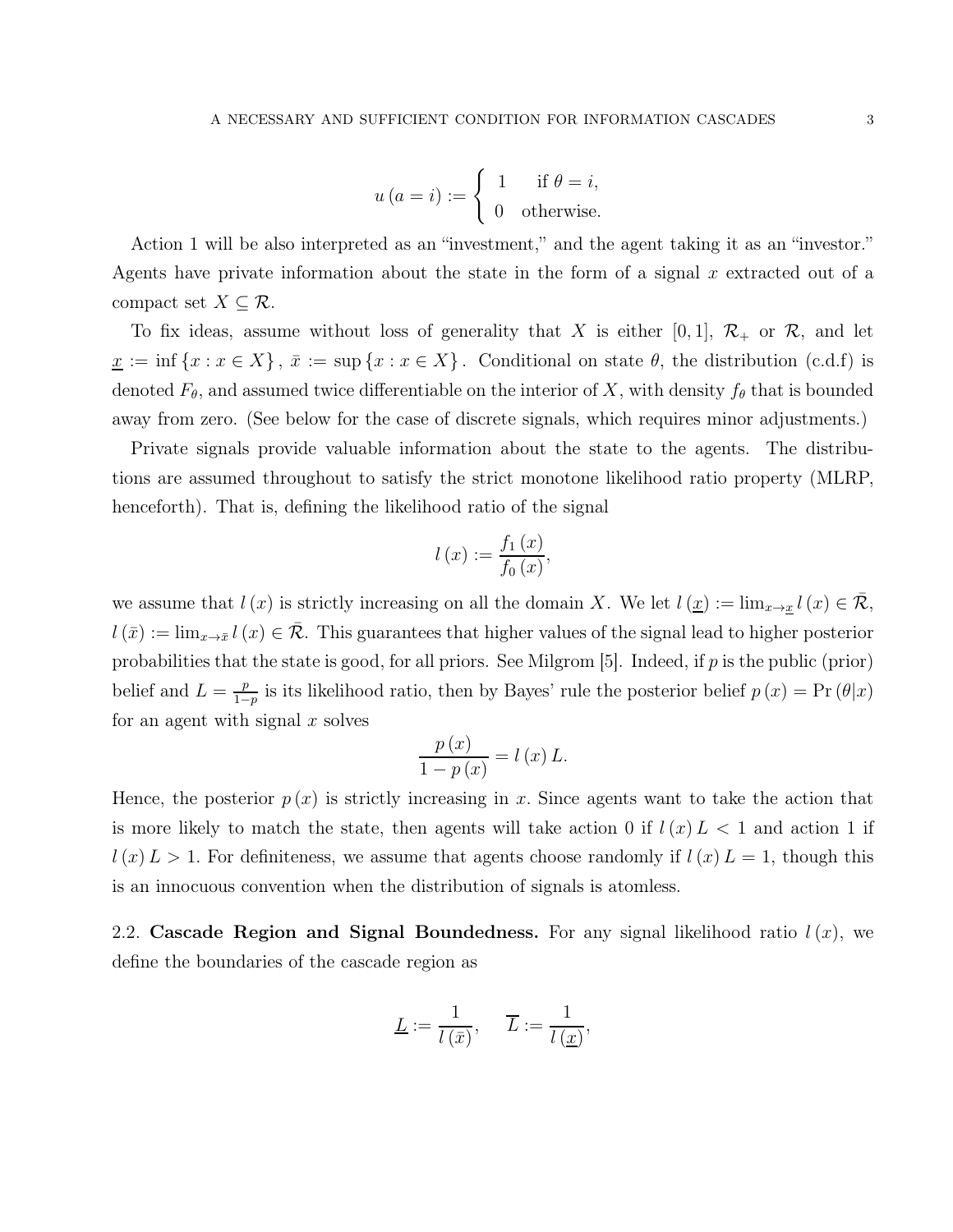where  $\underline{L}, \overline{L} \in \overline{\mathcal{R}}$ .<sup>3</sup> That is, the public belief is in a no-cascade region if the likelihood ratio L is in the interval  $(\underline{L}, \overline{L})$  and in a cascade region in  $[0, \underline{L}) \cup (\overline{L}, +\infty]$ .

If the (likelihood ratio of) the public belief  $L$  is in the cascade region, then no matter what the private information is, that is, no matter how high or low the private signal  $x \in X$  is, actions are a "forgone conclusion" and from that moment on nothing is learned by observing the history of actions: if  $L < \underline{L}$  (resp.  $L > \overline{L}$ ) it is optimal to choose action 0 (resp. 1) independently of x –hence the expression cascade.

In terms of actual beliefs, the cascade region boundaries are

$$
\underline{p} := \frac{\underline{L}}{1 + \underline{L}}, \text{ and } \overline{p} := \frac{\overline{L}}{1 + \overline{L}}.
$$

We refer to signals as *bounded* if the boundaries  $(p, \overline{p}) \subseteq (0, 1)$  and *unbounded* if  $p = 0$  and  $\overline{p} = 1$ . We shall restrict attention to signals being either bounded or unbounded.

When signals are unbounded, cascades cannot occur, as for any public belief  $p \in (0, 1)$ , signals that are extreme enough to lead the agent to take either action have positive probability.

When signals are bounded, cascades can potentially happen even if we start from a belief inside the cascade region  $p \in (p, \overline{p})$ .

2.3. When can cascades happen for bounded signals? For any given initial belief  $L \in$  $(\underline{L}, \overline{L})$ , after observing an action  $a = 1$ , an outside observer deduces that the agent taking that action had a signal above the threshold signal  $x$  that solves

$$
l\left( x\right) L=1,
$$

if such a threshold exists. Hence, by Bayes' rule, the public belief  $L$  increases to

$$
L^{+} := \frac{1 - F_1(x)}{1 - F_0(x)}L.
$$

By the same token, after observing an action  $a = 0$  the belief L drops to

$$
L^{-} := \frac{F_1(x)}{F_0(x)}L.
$$

A cascade can occur if and only if there exists some prior belief  $L \in (\underline{L}, \overline{L})$  such that  $L^+ > \overline{L}$  or  $L^- < \underline{L}$ .

<sup>3</sup>If  $l(\bar{x}) = +\infty$ , set  $\underline{L} = 0$ , and similarly, if  $l(\underline{x}) = 0$ , set  $\overline{L} = +\infty$ .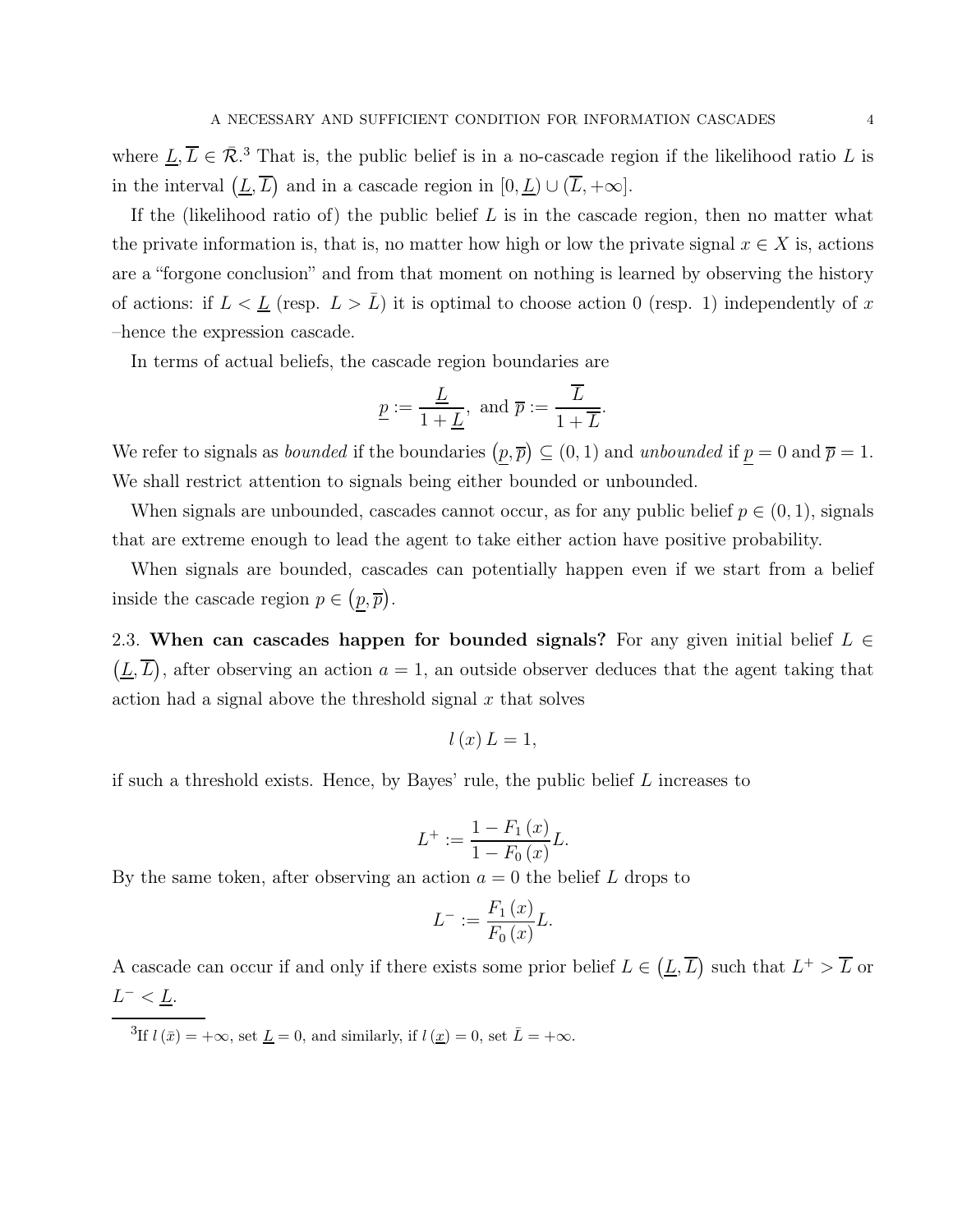# 3. Examples of Cascades

3.1. Discrete Bounded Signals. The example of BHW shows that, with binary signals of finite precision, after observing two consecutive actions of the same type, the learning process stops. Namely, the public belief becomes so strong in favor of one of the states that no private signal can make the following agent take the contrarian action. Hence, an information cascade occurs.

It is easy to see that the same logic goes through with a discrete number of signals of finite precision. Namely, an informational cascade eventually occurs after almost every history in a model with a finite number of signals with finite precision (see, for instance, Chamley [3]). We will come back to discrete signals in Section 4.5.

As mentioned, if there are unbounded signals, e.g. discrete signals with arbitrarily high precision, cascades cannot happen.

3.2. Continuum Bounded Signals. If instead we consider a model with a continuum of signals (satisfying MLRP), cascades may or may not occur, as the following examples show.

3.2.1. Symmetric Linear Model: No Cascades. A simple example is

$$
f_1(x; \alpha) = 2\alpha x + (1 - \alpha),
$$
  $f_0(x; \alpha) = 2\alpha (1 - x) + (1 - \alpha),$   $x \in [0, 1],$ 

where  $\alpha \in [0,1]$  is a measure of the informativeness of the signal. Indeed, the support of the signal likelihood ratio

$$
l(x; \alpha) \in \left[\frac{1-\alpha}{1+\alpha}, \frac{1+\alpha}{1-\alpha}\right] = \left[\underline{L}, \overline{L}\right] \subseteq [0, +\infty)
$$

increases in  $\alpha$ . In particular,

$$
\underline{p} := \frac{1-\alpha}{2}, \quad \overline{p} := \frac{1+\alpha}{2},
$$

so for  $\alpha = 0$  any signal is totally uninformative, whereas for  $\alpha = 1$  signals are unbounded: the extreme, most informative, signals  $x = 0$  and  $x = 1$  perfectly reveal the state.

The threshold x solves

$$
l(x; \alpha) L = 1 \implies x = \frac{1 + \alpha - L(1 - \alpha)}{2\alpha(1 + L)}.
$$

Hence, in order not to have cascades for any

 $L \in (\underline{L}, \overline{L})$ ,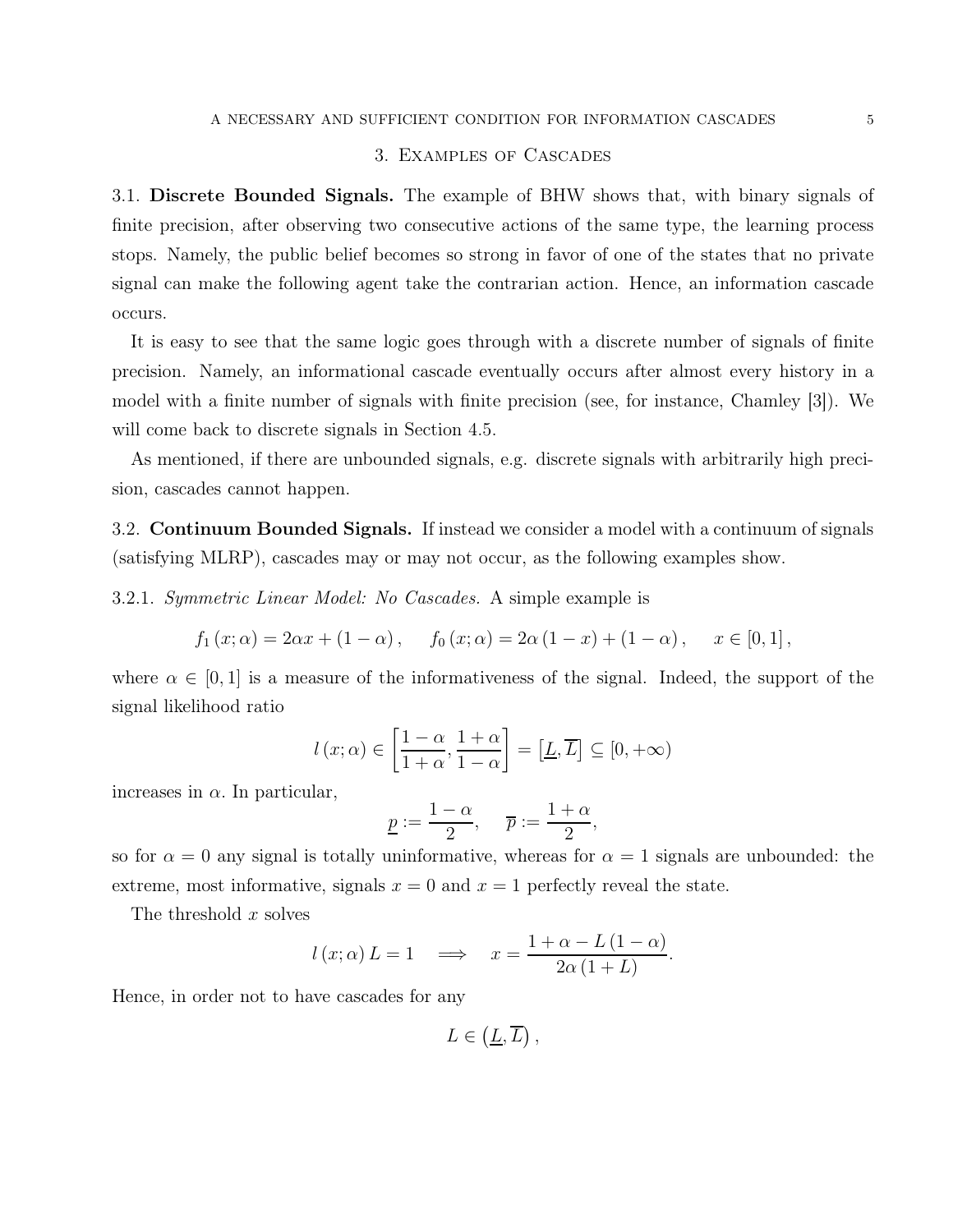it must be that

$$
L^{-} = \frac{\alpha x^{2} + (1 - \alpha) x}{(1 + \alpha) x - \alpha x^{2}} L = \frac{(1 - \alpha) (1 + L) + 2}{(1 + \alpha) (1/L + 1) + 2} > \underline{L},
$$
  
\n
$$
L^{+} = \frac{1 - (\alpha x^{2} + (1 - \alpha) x)}{1 - ((1 + \alpha) x - \alpha x^{2})} L = \frac{(1 + \alpha) (1 + L) + 2}{(1 - \alpha) (1/L + 1) + 2} < \overline{L}.
$$

Because  $L^+$  and  $L^-$  are strictly increasing in L, the minimum and maximum are reached at  $\underline{L}$ and  $\overline{L}$ . But, since we have the following fixed points

$$
L^{+}(\overline{L}) = \overline{L}, \quad L^{-}(\underline{L}) = \underline{L},
$$

then the inequalities above must hold for any interior  $L \in (\underline{L}, \overline{L})$ : cascades cannot occur.

3.2.2. Cascades with a Continuum of Signals. Consider now instead:

$$
f_0(x) = \frac{3}{2} (2 (1 - x) - (1 - x)^2),
$$
  $f_1(x) = 1, x \in [0, 1],$ 

which satisfies MLRP. For such a signal distribution, the cascade boundaries are

$$
\underline{L} = \frac{1}{l(1)} = 0, \quad \overline{L} = \frac{1}{l(0)} = \frac{3}{2}.
$$

Note that the distribution functions are

$$
F_0(x) = \frac{x(3-x^2)}{2}
$$
,  $F_1(x) = x$ .

Let us start from an interior belief, i.e. a belief which falls strictly inside the no-cascade region, say

$$
L=\frac{4}{3},
$$

so that an agent with signal  $x = 1/3$  is indifferent between both actions. If the action  $a = 1$  is observed, the public belief jumps to  $L^+$ , which is in the upper cascade region, as

$$
L^{+} = \frac{1 - F_1(1/3)}{1 - F_0(1/3)}L = \frac{1 - \frac{1}{3}}{1 - \frac{13}{27}}\frac{4}{3} = \frac{12}{7} > \frac{3}{2} = \overline{L}.
$$

Hence, all learning then stops, and the public belief remains "stuck" forever at the value  $L^+$ . Hence, cascades may occur with continuous distributions (but bounded signals).

We now give a necessary and sufficient condition for information cascades to occur. Given that cascades cannot occur with unbounded signals, we assume throughout that signals are bounded.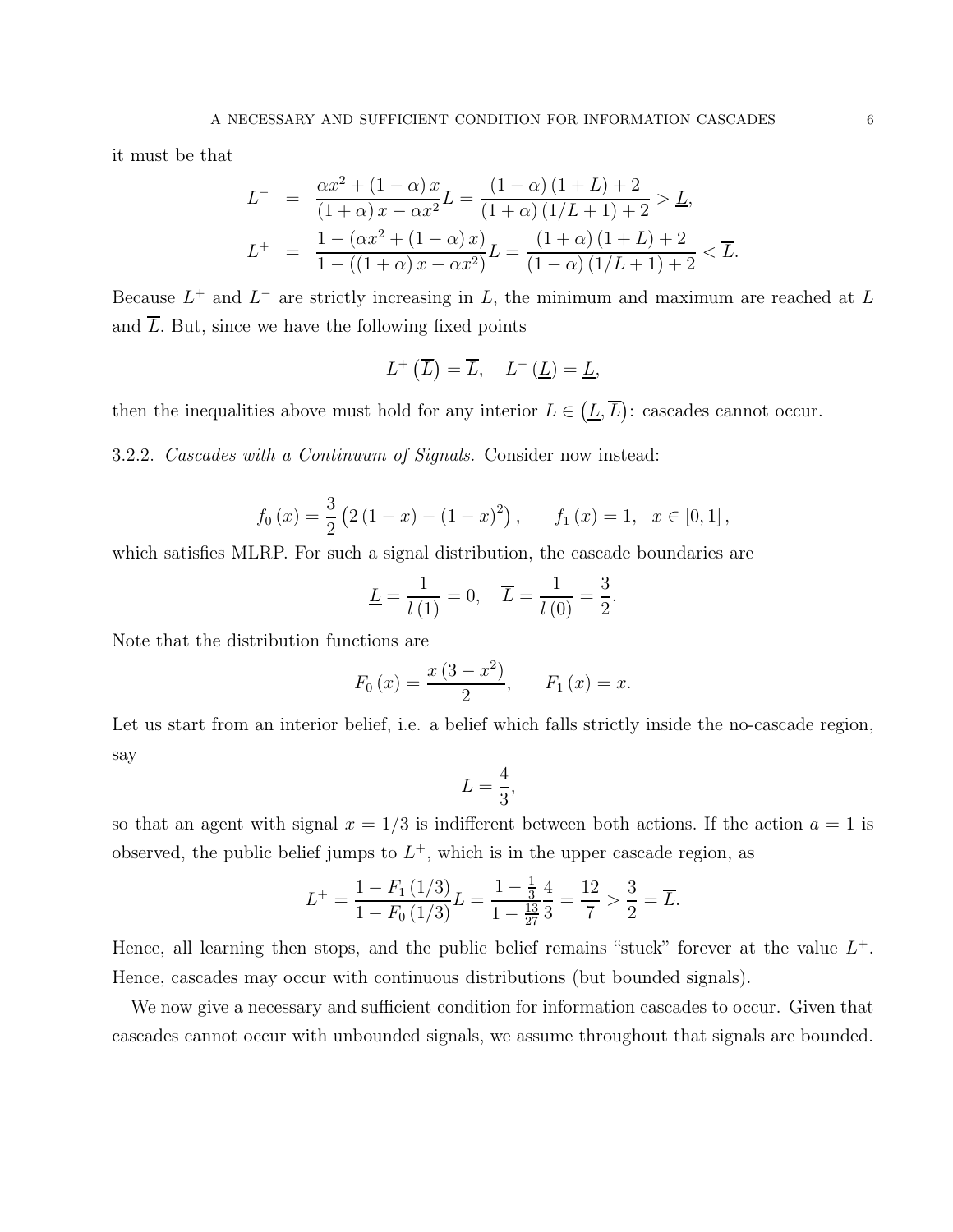## 4. General Results

4.1. Increasing Hazard Ratio Property (IHRP). Define the hazard ratio at the signal  $x$  as the ratio of the *hazard functions*<sup>4</sup>  $\frac{f_{\theta}}{1-F_{\theta}}$  conditional on the good and the bad state, that is,

$$
H(x) := \frac{1 - F_0(x)}{1 - F_1(x)} l(x).
$$

The (strict) increasing hazard ratio property (IHRP) holds if this mapping is strictly increasing.

This property was first introduced in the statistical literature by Kalashnikov and Rachev [4]. When ranking the life x of two different populations  $\theta$ , say  $\theta = 0$  and  $\theta = 1$ , IHRP is referred to as the "ageing faster property" which probably originates from the fact that the hazard function  $f_{\theta}/(1 - F_{\theta})$  is the instantaneous probability of death for an agent in population  $\theta$ . Hence, IHRP means that the probability of death for an agent in population  $\theta = 1$  increases faster as x increases than the probability of death for an agent in population  $\theta = 0$ .

4.2. Updating Monotonicity. The relevance of IHRP for an observational learning model comes from the fact that the posterior likelihood ratio  $L^+$  after an  $a = 1$  action (good news, henceforth) is given by

$$
L^{+} = \frac{1 - F_{1}(x)}{1 - F_{0}(x)}L,
$$

where x is the cut-off signal and L is the prior likelihood ratio. Since the cut-off signal solves  $L = 1/l(x)$ , then the posterior likelihood ratio is equal to

$$
L^{+} = 1/H(x).
$$

To put it differently, IHRP states that this posterior likelihood ratio  $L^+$  is decreasing in the cut-off signal, or alternatively, since the cut-off signal  $x$  is decreasing in the prior likelihood ratio L (under MLRP), that the posterior likelihood ratio  $L^+$  is increasing in the prior likelihood ratio L.

To be a little more formal, let  $L^+$ :  $\mathcal{R} \to \mathcal{R}$  denote this function mapping the prior likelihood ratio L into the posterior likelihood ratio after good news  $L^+$ :

$$
L^{+}(L) = \frac{1}{H(l^{-1}(1/L))}.
$$

<sup>&</sup>lt;sup>4</sup>The hazard function is often also called *hazard rate*: we avoid the term hazard rate to avoid confusion with the term hazard ratio.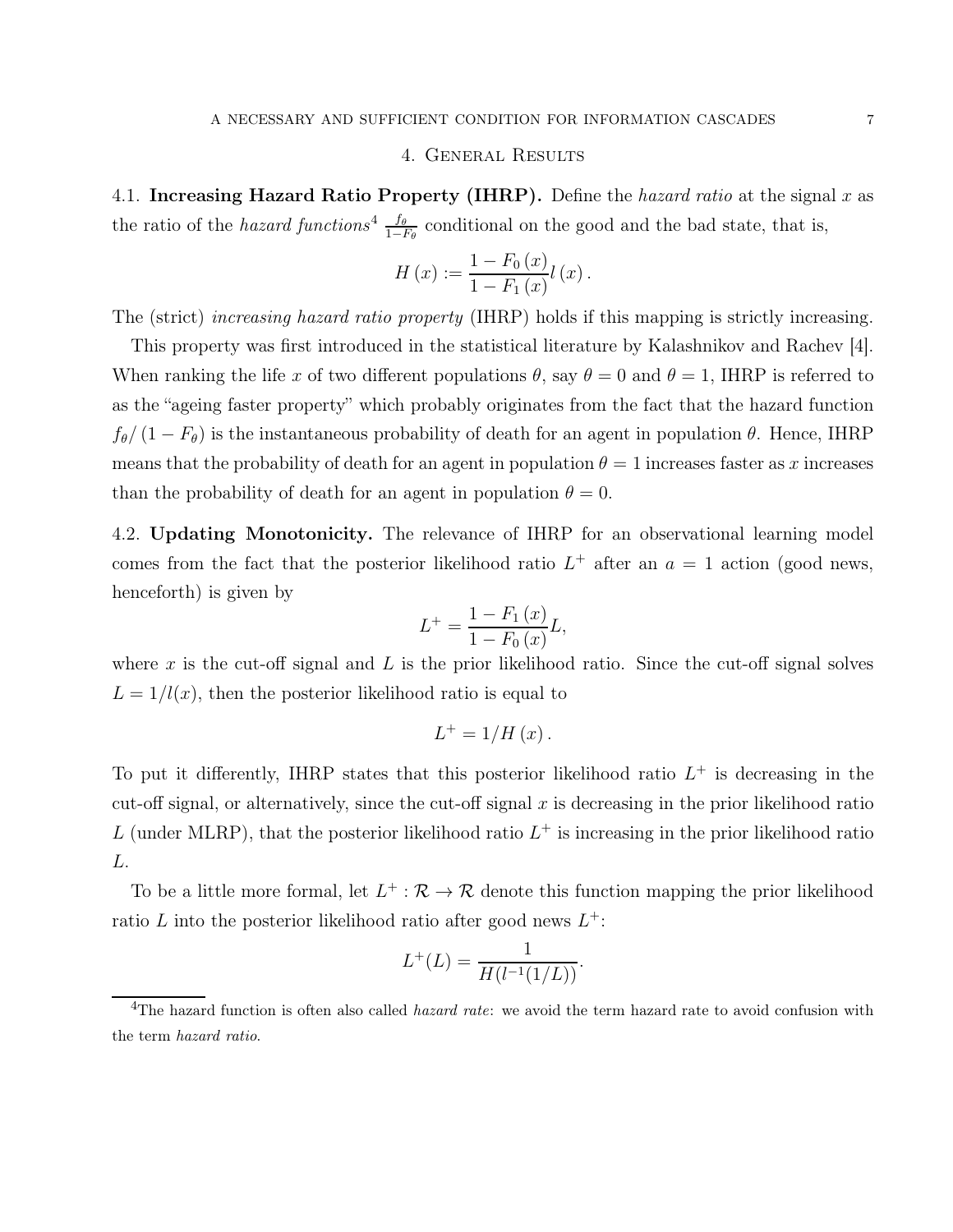and let us say that the signals satisfy *updating monotonicity after good news* (UMG) if  $L^+$  is strictly increasing. Given our discussion, the following is immediate.

Proposition 1. Under MLRP, IHRP is necessary and sufficient for UMG.

A corresponding property can be defined for the event in which an agent takes the action  $a = 0$ (bad news). Define the failure ratio K by

$$
K(x) = \frac{F_0(x)}{F_1(x)} l(x),
$$

for all  $x \in X$ . The (strict) increasing failure ratio property (IFRP) holds if this mapping is strictly increasing. Observe that the posterior likelihood ratio, conditional on such an event, is given by the function  $L^- : \mathcal{R} \to \mathcal{R}$  defined as

$$
L^{-}(L) = \frac{1}{K(l^{-1}(1/L))}.
$$

It follows from IFRP and MLRP that this posterior likelihood ratio after bad news is an increasing function of the prior likelihood ratio L. Let us say that the signals satisfy updating monotonicity after bad news (UMB) if  $L^-$  is strictly increasing. Then it immediately follows that, under MLRP, IFRP is necessary and sufficient for UMB.

4.3. Updating Monotonicity and Cascades. As it turns out, these concepts characterize the existence of cascades. Take without loss of generality  $X = [0, 1]$ . If the public likelihood ratio L lies in  $(\underline{L}, \overline{L})$ , as defined previously, an agent's strategy will depend on his private signal: he will take action  $a = 1$  if and only if his signal is above some cut-off in  $(0, 1)$ . (Recall that we are focusing on the case of bounded signals, so that  $(\underline{L}, \overline{L})$  is a proper subset of  $(0, +\infty)$ , that is  $(p, \overline{p})$  is a proper subset of  $(0, 1)$ .) On the other hand, if this ratio ever exits the interval  $[\underline{L}, \overline{L}]$ , a cascade starts and observational learning stops: all agents take the same action independently of their signal.

Observe now that, by definition of  $\overline{L}$ , and of the mapping  $L^+$ ,  $\overline{L}$  is a fixed-point of this mapping, as  $\frac{1-F_1(0)}{1-F_0(0)}\overline{L}=\overline{L}$ . Similarly,  $\underline{L}$  is a fixed-point of the mapping  $L^-$ . Therefore, updating monotonicity after good news guarantees that, if the prior likelihood ratio starts below  $\overline{L}$ , the posterior remains below it. Similarly, UMB guarantees that the posterior likelihood ratio is above  $\underline{L}$  if the prior is. See Figure 1.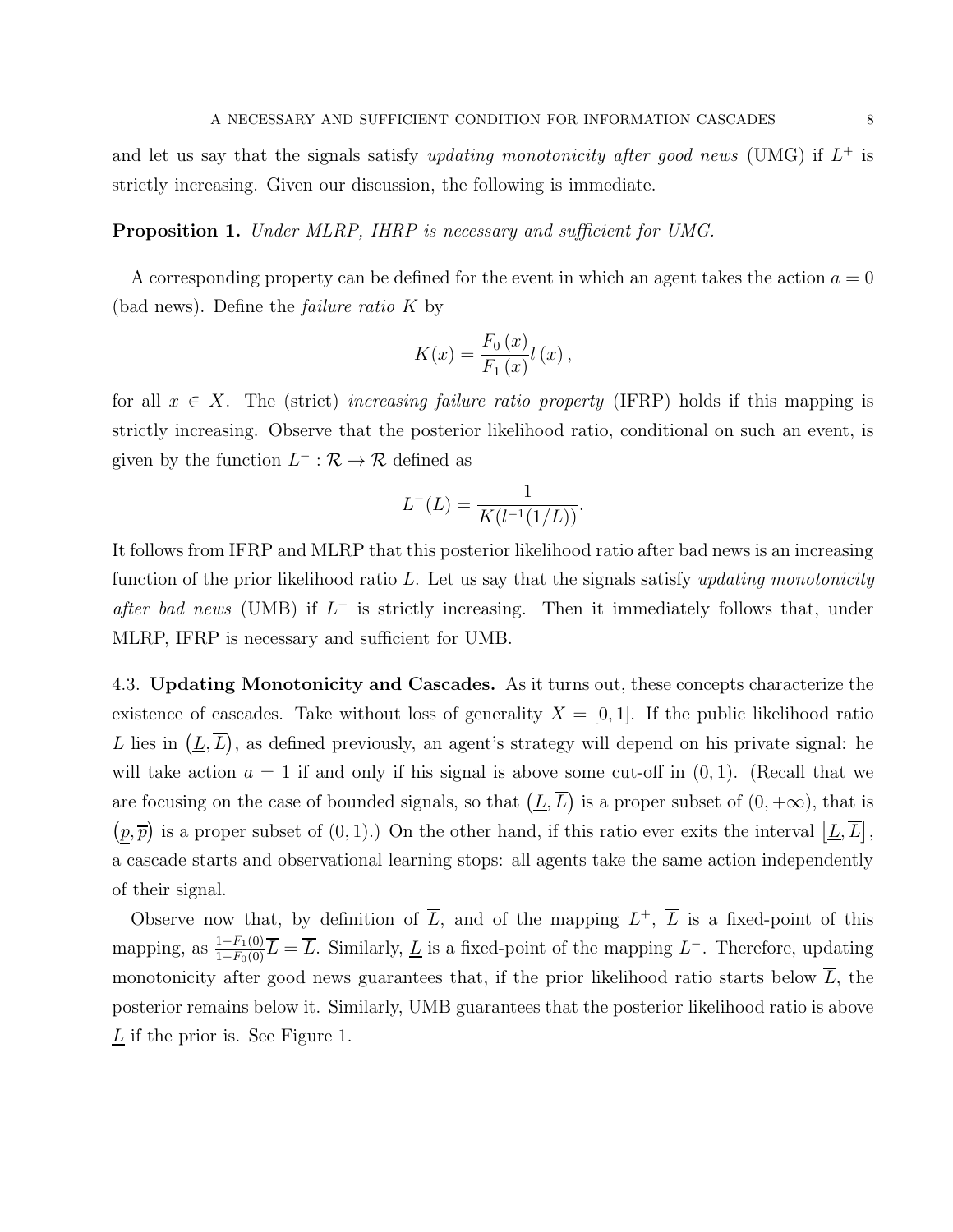

FIGURE 1. The map  $L^+$  and its relationship to updating.

As a result, along with MLRP, IHRP (and IFRP) is a sufficient condition guaranteeing that, provided that the first agent uses a strategy that depends on his private signal, then all later agents will: if the game does not start with a cascade, a cascade cannot occur. Conversely, it is a necessary condition, in the sense that, if either condition is violated, it is possible to find a public belief p and a cost of investment c (i.e., a threshold  $L$ ) for which a cascade occurs with positive probability, i.e. one of the two actions will update the belief into the cascade region: simply consider an interval in which the map  $L^+$  is decreasing, choose the prior log-likelihood belief as well as the threshold  $L$  in this interval, with the prior below the threshold, of course. One investment suffices to start a cascade. We summarize this discussion in our main Proposition.

**Proposition 2.** Assume MLRP. If IHRP and IFRP holds, and the prior public belief is in  $(p, \overline{p})$ , a cascade cannot occur. Conversely, if either IHRP or IFRP does not hold, there exists (an open set of values for) a public belief and private signal such that a cascade occurs.

4.4. Intuition for IHRP Failure and Cascades. To get some intuition for these results, recall that  $H(x)$  is the ratio of  $h_1(x)/h_0(x)$ , where

$$
h_{\theta}\left(x\right) := \frac{f_{\theta}\left(x\right)}{1 - F_{\theta}\left(x\right)}
$$

is the hazard function in state  $\theta$ , namely the density at the cut-off x, conditional on an action  $a = 1$ . If the public belief increases, the threshold x decreases, and therefore, according to IHRP.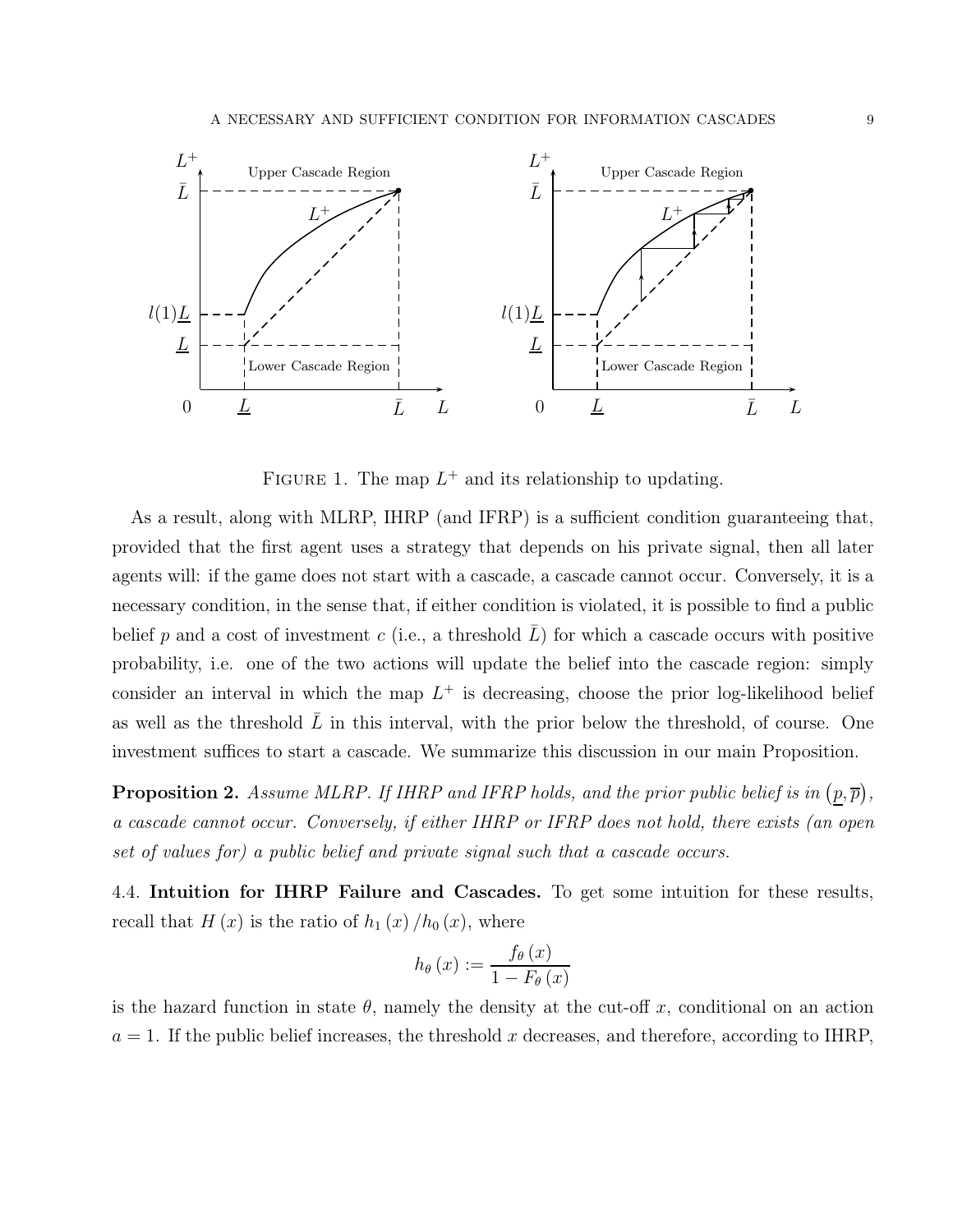

FIGURE 2. One investment triggers a cascade.

so does  $H(x)$ . That is, as the public belief increases, and conditional on  $a = 1$ , it becomes less likely that the investor was the least optimistic (among agents who would invest) in the good state relative to the bad state. To see why this is consistent with updating monotonicity, suppose that it were the case that, to the contrary, the least optimistic investor was conditionally more likely in the good state than in the bad state. Because of MLRP, an investment would still be good news, but, since higher signals are better news, this would mitigate the good news. The likelihood ratio might not increase much for higher values of  $L$ , and this might violate the monotonicity of the mapping  $L^+$ .

While it is not clear a priori whether it is more reasonable to assume that the hazard ratio is increasing or decreasing (or neither), note that, in case it is decreasing, the failure of updating monotonicity implies that a single decision to invest will trigger an investment cascade. That is, the dichotomy is rather extreme: if the first agent uses a strategy that depends on his signal, all later agents will do so if the hazard ratio is increasing (assuming IFRP), while a single investment will trigger a cascade if the hazard ratio is decreasing. The latter phenomenon characteristic of the decreasing hazard ratio property (DHRP) can be most easily understood with the help of the following figure. In Figure 2, one single positive action  $a = 1$  always starts a positive cascade.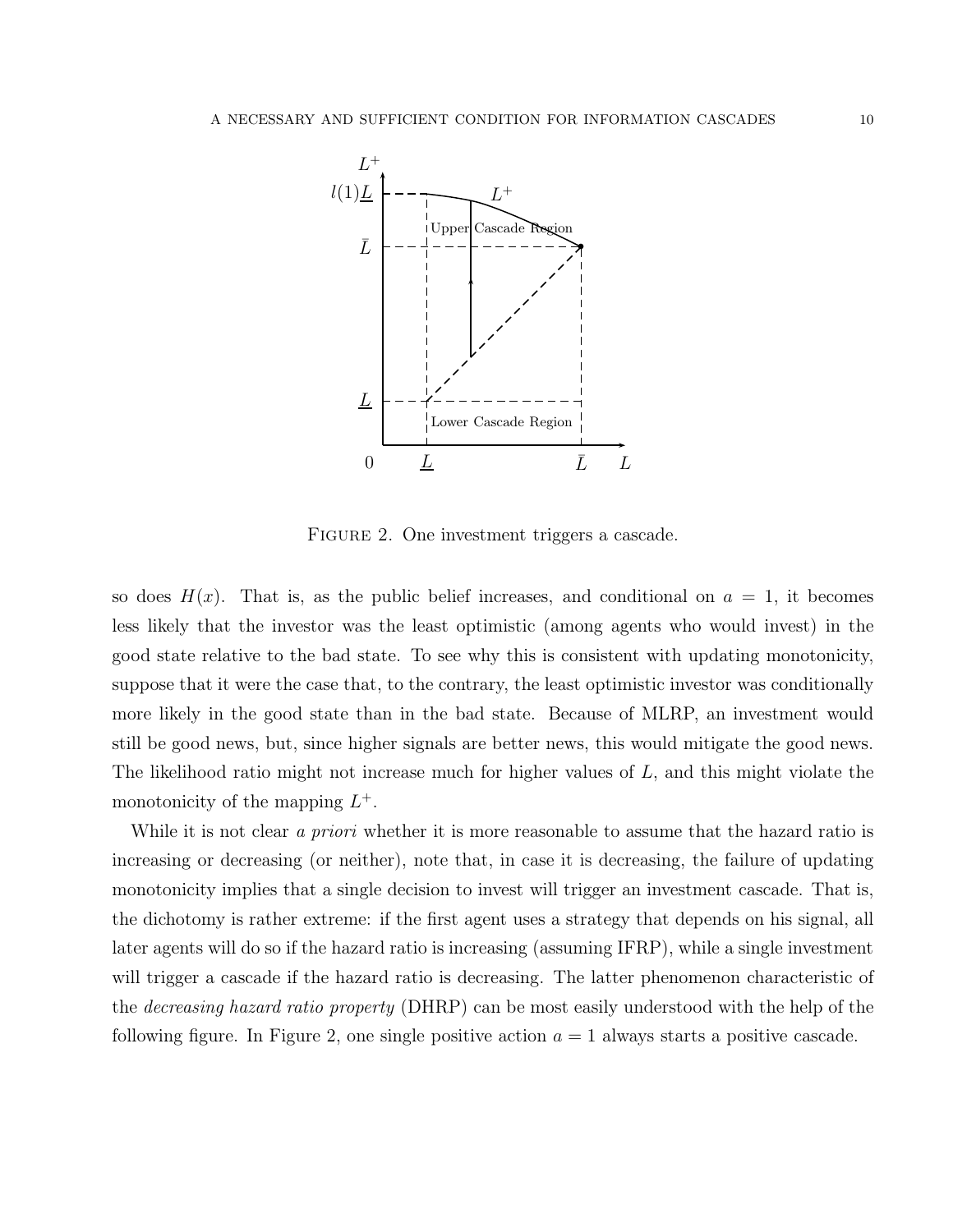Note that DHRP is inconsistent with both unbounded signals and MLRP, but it is consistent with MLRP and signals that are not unbounded, as our previous DHRP example illustrated. Namely,

$$
f_0 = \frac{3}{2} (2 (1 - x) - (1 - x)^2), \quad f_1 = 1
$$

has DHRP over all the domain, because the hazard ratio is

$$
H\left(x\right) = \frac{x+2}{3x+3},
$$

which is decreasing. So, for any initial prior belief an observed good news action leads always to a positive cascade.

4.5. **IHRP with Discrete Signals.** That IHRP (and IFRP) are the necessary and sufficient conditions for (the absence of) cascades appears to be new. The early literature (for instance, BHW) established that cascades occur when signals are discrete, while later contributions (in particular, Smith and Sørensen [7]) showed that this result does not necessarily hold with continuous signals. Indeed, it is easy to see that IHRP and IFRP are necessarily violated in the case of discrete signals.

Take a discrete signal model where the signals are  $x \in \{x_1, x_2, ..., x_k, ..., x_n\}$ . Then UMG is violated on some points of the domain of the public belief. Indeed, by Bayes' rule the posterior likelihood ratio  $L^+$  after good news

$$
L^{+} = \frac{\sum_{j\geq k} \mathbb{P}_{1}[x_{j}]}{\sum_{j\geq k} \mathbb{P}_{0}[x_{j}]} L,
$$

decreases discontinuously in L at every threshold indifference point  $x_k$ . Namely, for every  $x_k$ there is a value of  $L = \widetilde{L}$  for which

$$
\frac{\mathbb{P}_1[x_k]}{\mathbb{P}_0[x_k]}\widetilde{L}=1
$$

and the function  $L^+(L)$  is discontinuously decreasing at every  $L = L$ .

The hazard ratio  $H(x)$ , defined as

$$
H(x) := \frac{\mathbb{P}_1[x]}{\sum_{j \ge k} \mathbb{P}_1[x_j]} / \frac{\mathbb{P}_0[x]}{\sum_{j \ge k} \mathbb{P}_0[x_j]}, \qquad x_{k-1} < x \le x_k
$$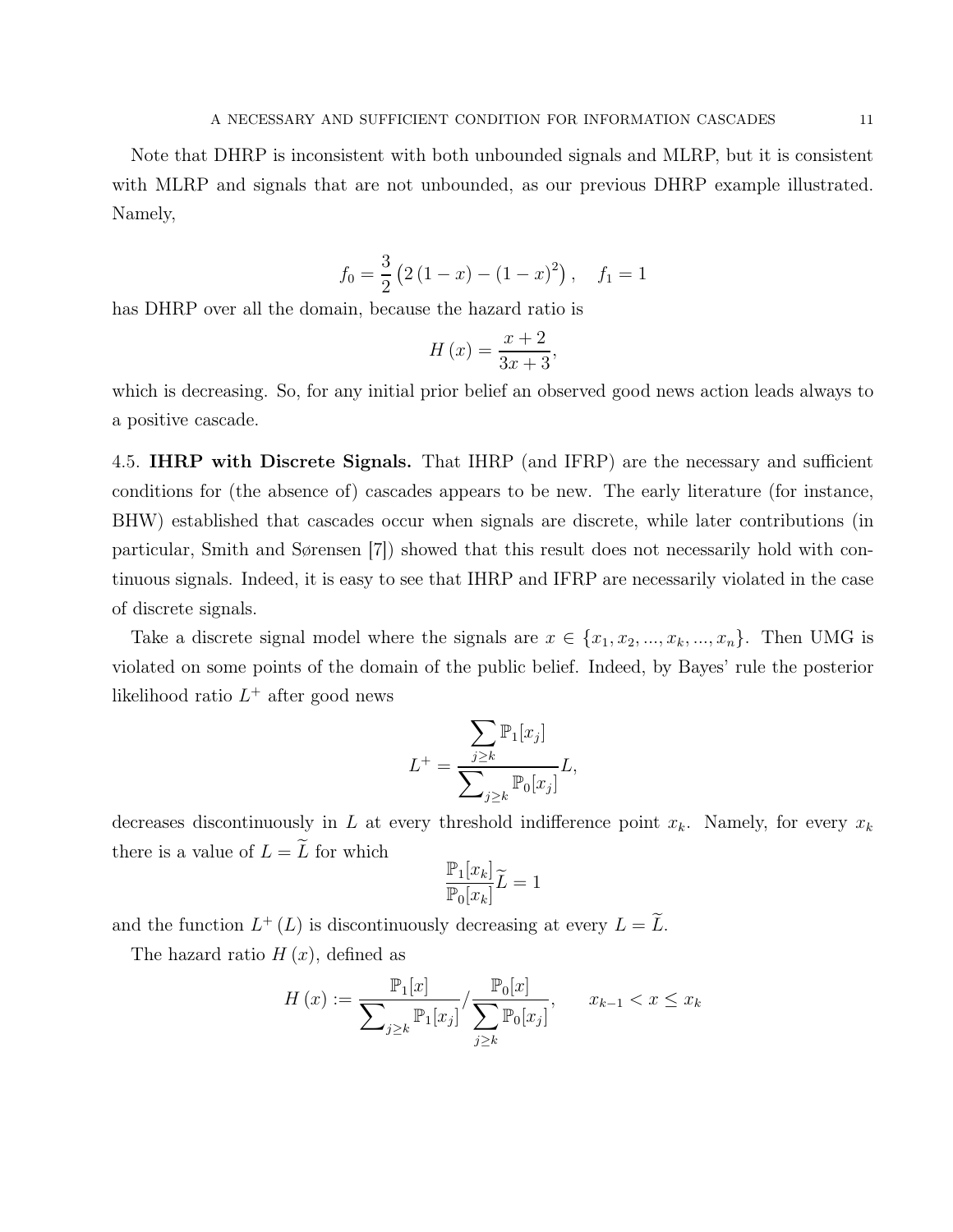is also decreasing at every threshold indifference point  $x_k$ . (On the other hand, the hazard ratio is increasing over each interval defined by these thresholds, which goes to show that there are natural examples in which  $H$  is not monotone.)

To understand this, suppose without loss of generality that there are three possible signals. Suppose that for a given public belief L observing the action  $a = 1$  (good news) transmits the information that the agent had a high signal, whereas observing the action  $a = 0$  (bad news) transmits the information that the agent had either a low signal or a medium signal. Now assume that L increases. At some point, L will reach a threshold level  $\widetilde{L}$  so that that observing the good news action instead transmits the information that the agent had a high signal or also a medium signal. Namely, given this higher prior, also the medium signal is good enough to make the agent take the  $a = 1$  action. However, now the information transmitted by the good news action is all of a sudden not as good news as knowing as before that the agent must have had just a high signal. Hence the updating to  $L^+$  drops discontinuously at  $\tilde{L}$ . In other words, for some  $\varepsilon > 0$ , updating monotonicity is violated:  $L^+\left(\widetilde{L}-\varepsilon\right) > L^+\left(\widetilde{L}\right)$ . Hence, observing good news at  $\widetilde{L}-\varepsilon$ may lead to a cascade. The latter will definitely always occur if  $\widetilde{L}$  is the highest threshold at which this discontinuity occurs, that is the threshold  $\widetilde{L}=\overline{L}$  at which the set of signals consistent with action  $a = 1$  goes from being all but the lowest possible signal to all private signals. Note that the cascade is driven precisely by the discontinuous drop of  $L^+$  at  $\overline{L}$ .

4.6. Relation between MLRP and IHRP or DHRP. Of course, IHRP neither implies, nor is implied by MLRP. While MLRP states that higher signals are better news, IHRP states that this remains true, conditional on truncations i.e. substituting  $f_{\theta}(x)$  with  $h_{\theta}(x)$ . Therefore, these two stochastic orders are related, as IHRP implies MLRP if in addition  $h_{\theta}(x)$  decreases in the state  $\theta$ .

For  $\theta$  belonging to any ordered state space, the properties of monotone likelihood ratio property (MLRP), the decreasing hazard function property (DHFP) and the increasing hazard ratio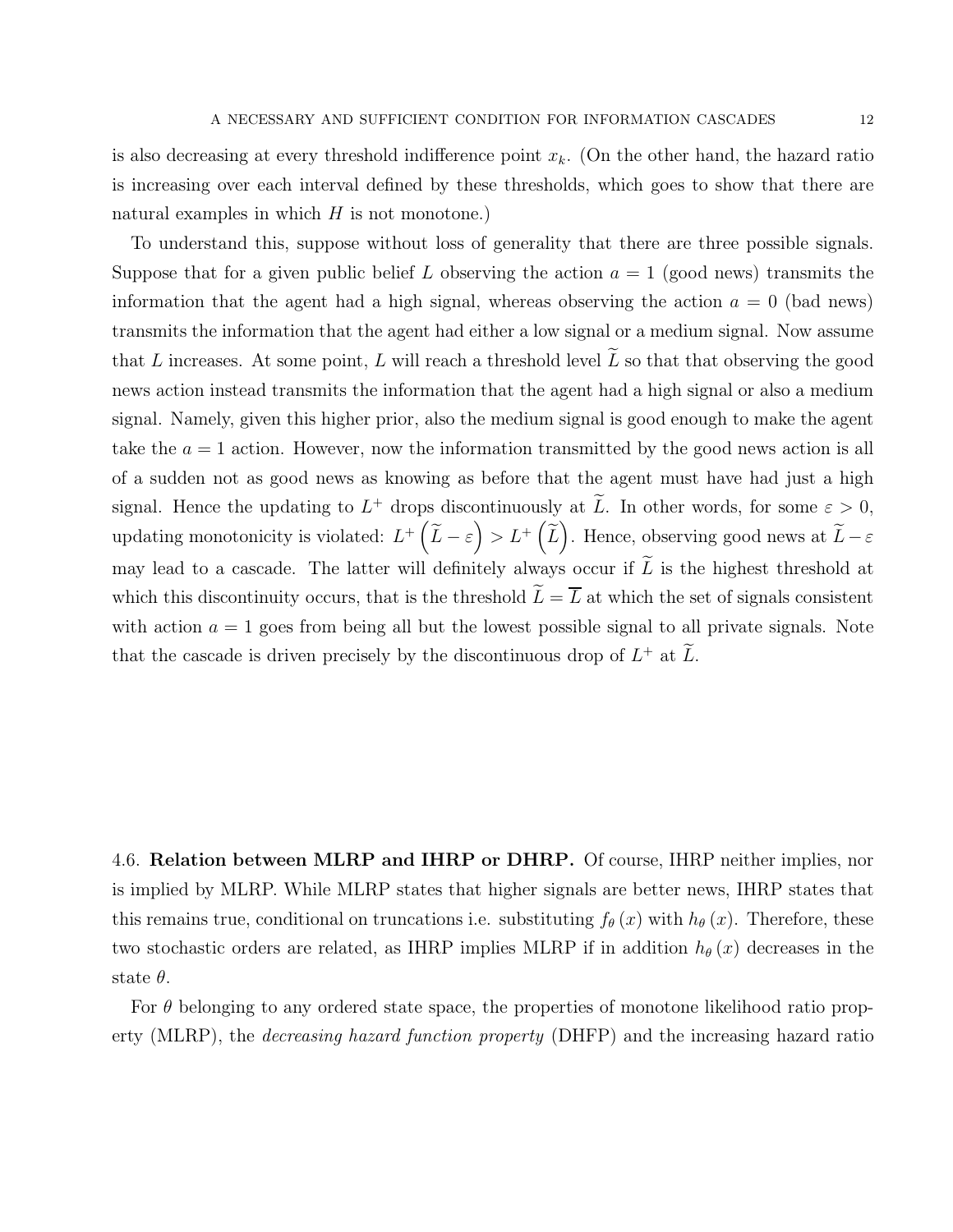property (IHRP) can be stated as

MLRP 
$$
\iff \frac{\partial}{\partial x} \ln(f_{\theta}(x))
$$
 is increasing in  $\theta$ ,  
\nDHFP  $\iff \frac{\partial}{\partial x} \ln(1 - F_{\theta}(x))$  is increasing in  $\theta$ ,  
\nIHRP  $\iff \frac{\partial}{\partial x} \ln\left(\frac{f_{\theta}(x)}{1 - F_{\theta}(x)}\right)$  is increasing in  $\theta$ .

Proposition 3. The following holds:

IHRP+DHFP implies MLRP, MLRP implies DHFP.

*Proof.* The first implication is trivial as, for  $\bar{\theta} > \theta$ ,

$$
\frac{\partial}{\partial x}\ln f_{\overline{\theta}}\left(x\right) - \frac{\partial}{\partial x}\ln f_{\underline{\theta}}\left(x\right) > \frac{\partial}{\partial x}\ln\left(1 - F_{\overline{\theta}}\left(x\right)\right) - \frac{\partial}{\partial x}\ln\left(1 - F_{\underline{\theta}}\left(x\right)\right) > 0.
$$

For the second implication, we need to show that, for  $\bar{\theta} > \underline{\theta}$ ,  $x \in X$ ,

$$
\frac{f_{\overline{\theta}}\left(x\right)}{\int_{x}^{\overline{x}}f_{\overline{\theta}}\left(z\right)dz} < \frac{f_{\underline{\theta}}\left(x\right)}{\int_{x}^{\overline{x}}f_{\underline{\theta}}\left(z\right)dz},
$$

which is equivalent to

$$
\int_{x}^{\bar{x}} \left( f_{\underline{\theta}}(x) f_{\bar{\theta}}(z) - f_{\bar{\theta}}(x) f_{\underline{\theta}}(z) \right) dz > 0,
$$
  

$$
\int_{x}^{\bar{x}} f_{\underline{\theta}}(x) f_{\underline{\theta}}(z) \left( l_{\bar{\theta},\underline{\theta}}(z) - l_{\bar{\theta},\underline{\theta}}(x) \right) dz > 0,
$$

where  $l_{\bar{\theta},\underline{\theta}} = f_{\bar{\theta}}/f_{\underline{\theta}}$  and the last inequality is implied by MLRP.

Also, because Smith and Sørensen [6] show that monotonicity of the mapping  $L^+$  is implied by the assumption that the private belief log-likelihood ratio is log-concave, while IHRP is necessary and sufficient, it follows indirectly that the log-concavity assumption is stronger than IHRP (and arguably more complicated to verify). On the implications of log-concavity, see also Smith and Sørensen [7].

**Proposition 4.** A necessary condition for DHRP for all  $x \in X$  is  $l(\bar{x}) = +\infty$  and  $l(\underline{x}) > 0$ .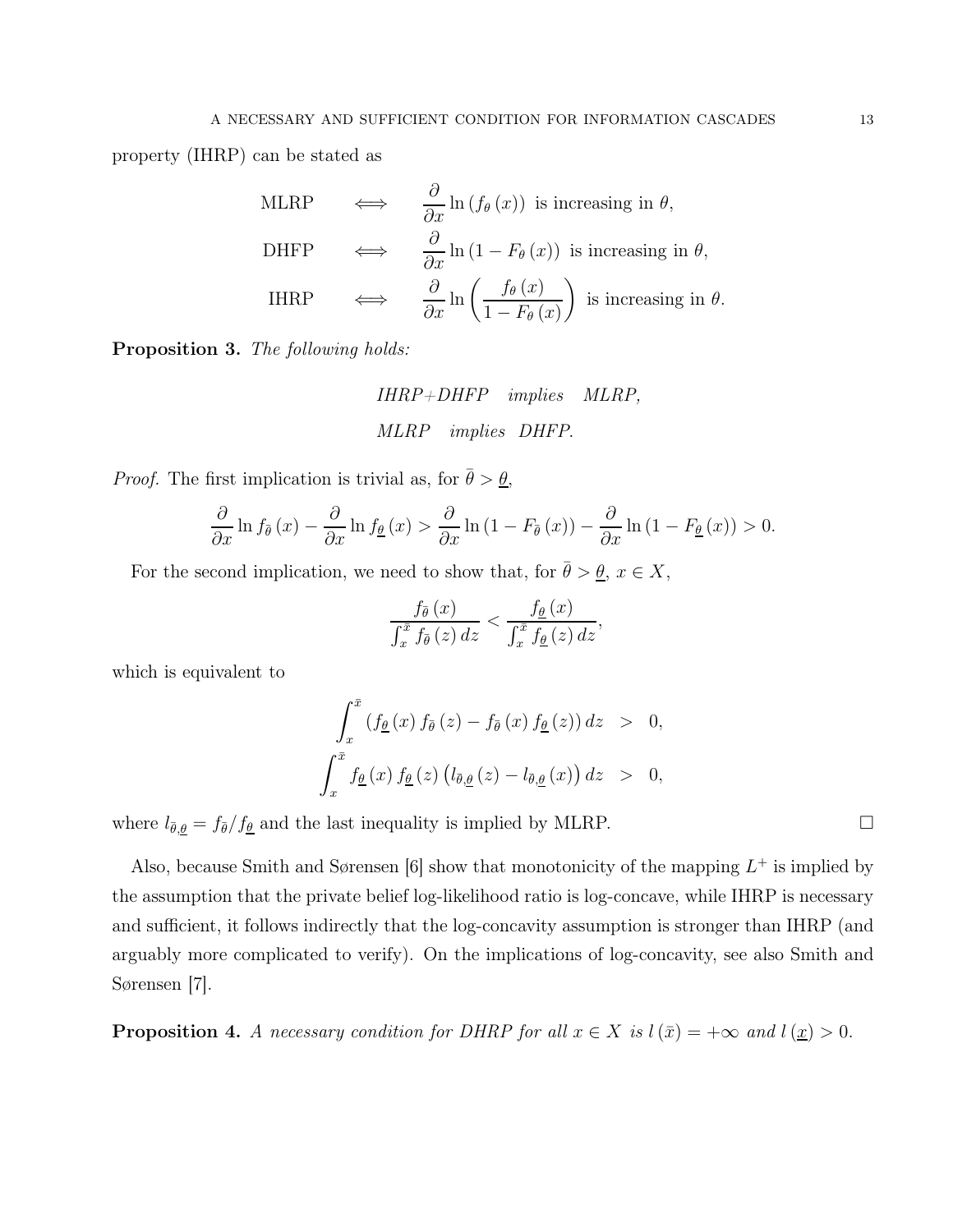*Proof.* With MLRP, there has to be an interior "neutral news" signal  $x_{NN} \in X$ , i.e. a signal that solves

$$
l\left(x_{NN}\right)=1.
$$

By l'Hôpital's rule,

$$
l(\bar{x}) < +\infty \quad \Longrightarrow \quad H(\bar{x}) = 1,
$$

and

$$
H\left(\underline{x}\right) = l\left(\underline{x}\right) < 1.
$$

So in order to have DHRP, it must be that  $H(\underline{x}) > H(\overline{x}) \geq 0$ . This implies  $l(\overline{x}) = +\infty$  and  $l\left(\underline{x}\right) > 0.$ 

Call DFRP the (strict) Decreasing Failure Ratio Property.

Corollary 5. DHRP and DFRP cannot simultaneously hold. Also, if either DHRP or DFRP holds, the distribution cannot be symmetric, i.e. it cannot be that, for all  $x \in [0, \bar{x} - \underline{x}]$ ,  $f_1(\underline{x} + x) = f_0(\bar{x} - x).$ 

*Proof.* DHRP implies  $l(\bar{x}) = +\infty$  and  $l(\underline{x}) > 0$  and DFRP implies  $l(\bar{x}) < +\infty$  and  $l(\underline{x}) = 0$ . Evidently we cannot have symmetry when  $l(\bar{x}) = +\infty$  and  $l(\underline{x}) > 0$ .

4.7. Commonly Used Distribution Families. Most but not all distributions commonly used in economics satisfy IHRP. One exception is the Pareto distribution, which satisfies DHRP, but violates MLRP.

4.7.1. Exponential. The exponential distribution,

$$
f_{\theta}(x) = \frac{e^{-\frac{x}{\theta}}}{\theta}, \quad x > 0,
$$

satisfies strict MLRP. Because its hazard function is constant,

$$
\frac{f_{\theta}\left(x\right)}{1-F_{\theta}\left(x\right)}=\frac{1}{\theta},
$$

the hazard ratio is constant too. Hence the exponential distribution is a knife edge case, the posterior after a good news truncation is constant regardless of the prior, so we have a cascade: from any prior any good news puts the posterior at the upper boundary of the cascade region.